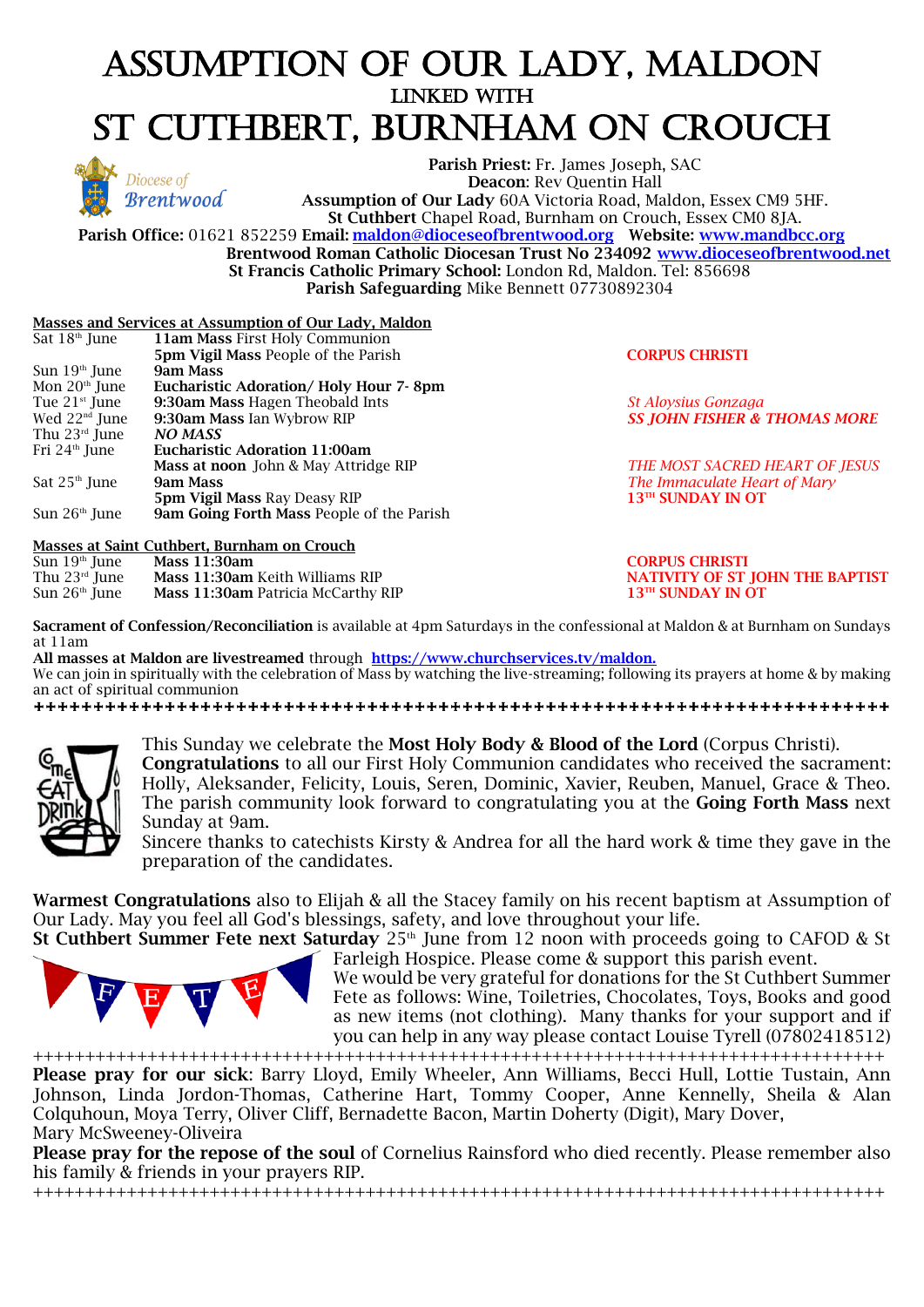

**Offertory last weekend Maldon £346**

**Standing Orders May Maldon £1617.50 Contactless Donations May Maldon £208**

**Second Collection for Sick Clergy Maldon £157** 

**Burnham £170.61 Burnham £60 Burnham £128.75**

**Second Collection** today Sunday 19<sup>th</sup> June is for **Day for Life** 

**Second Collection** next weekend is for **Peters's Pence.** Peter's Pence is the name given to the financial support offered by the faithful to the Holy Father as a sign of their sharing in the concern of the Successor of Peter for the many different needs of the Universal Church and for the relief of those most in need.

++++++++++++++++++++++++++++++++++++++++++++++++++++++++++++++++++++++++++++++++++ **Children's Liturgy returns this week at Sunday masses**

**Confirmation Session** Party get together & course evaluation Wednesday 22nd June in the Parish hall at 7pm

**Widows & widowers Group** Coffee morning Tuesdays at 10am in Maldon **Alpha Course 2022** Tuesdays 7pm - 9.30pm in the parish hall at Maldon until  $19<sup>th</sup>$  July. Each week looks at a different question around faith and is designed to create conversation & friendship through sharing a meal, watching a video & chatting together. To book a place or for more information please contact Ellaine Crome 07850262094 or [ellaine.crome@btinternet.com](mailto:ellaine.crome@btinternet.com)

**Wednesday Coffee Break** All are welcome, each Wednesday morning at 10.30 am, following the Rosary after morning mass.

**St Cuthbert Summer Fete Saturday** 25<sup>th</sup> June from 12 noon with proceeds going to CAFOD & St Farleigh Hospice. For more details see poster on display.

**Franciscan meeting** Sunday 26th June at 2pm with Exposition of the Blessed Sacrament in the church, followed by refreshments in the hall. Enquiries to Rosemarie Thomson Tel 07873787565.

++++++++++++++++++++++++++++++++++++++++++++++++++++++++++++++++++++++++++++++ Year of the Family: The 10<sup>th</sup> World Meeting of Families is taking place in Rome this coming week, with a programme of talks and liturgies which will be live-streamed via Vatican media channels. Our Diocese is marking the close of the Year of the Family at the annual Mass for Marriage and Family Life in July, which Bishop Alan will offer for the intentions of all families in the Diocese. If would like a particular intention to be placed before the altar at this Mass, please complete the prayer request form which can be found on the new Marriage and Family Life pages of the Diocesan website, where you will also find more information about the World Meeting of

Families: [https://www.dioceseofbrentwood.net/departments/marriage-family-life](https://www.dioceseofbrentwood.net/departments/marriage-family-life/x-world-meeting-of-families/)

**Just finished A-levels or Uni?** Aged 18-22? Interested in working with young people? Join the Walsingham House Team 2022/23 for an amazing Gap Year opportunity starting September 2022. Details on [www.bcys.net](http://www.bcys.net/) or contact Joseph Beattie – phone 01277 373959 or email [josephbeattie@dioceseofbrentwood.org](mailto:josephbeattie@dioceseofbrentwood.org)

**Vincentian Volunteers** are Catholic young people aged 18-35, from all over the world, who commit a year of their lives to the service of vulnerable people. During their year with us, they live in a community of three or four people and engage in voluntary work in partnership with other, well known charity organisations in order to help the impoverished, the homeless, the disabled, refugees and those suffering with addictions within the local community. We are still recruiting for 2022/23 (September 2022 to July 2023) for more details visit<https://www.vincentianvolunteers.org.uk/>

**Mass Intentions** Contact the parish office or complete a mass intentions envelope found at the back of the church, to have a Mass offered for your chosen intention. Please give the intention or name of the individual you would like a Mass said for, a preferred date if you have one in mind, whether Maldon or Burnham is preferred & contact details so that if there is any difficulty with the intention request we can get in touch with you. Any individual may ask a priest to offer a Mass for several reasons: for example, in thanksgiving, for the intentions of another person (such as on a birthday), or, as is most common, for the repose of the soul of someone who has died. Please note that Mass intentions are published in the newsletter. If you want the intention to be private please mark as "private intention". It is customary to make an offering when requesting a Mass Offering. This stipend (donation) is a way of contributing to the upkeep of your priest.

**WANTED Singers and Musicians of all ages** are requested to join our choir and develop our musical participation in the church, contact Janet Crofton 07508539484.

**WANTED Altar servers, Readers, Welcomers & Ushers** those who would like to be involved in these valuable ministries will be most welcome. Please speak with Fr James or contact the parish office.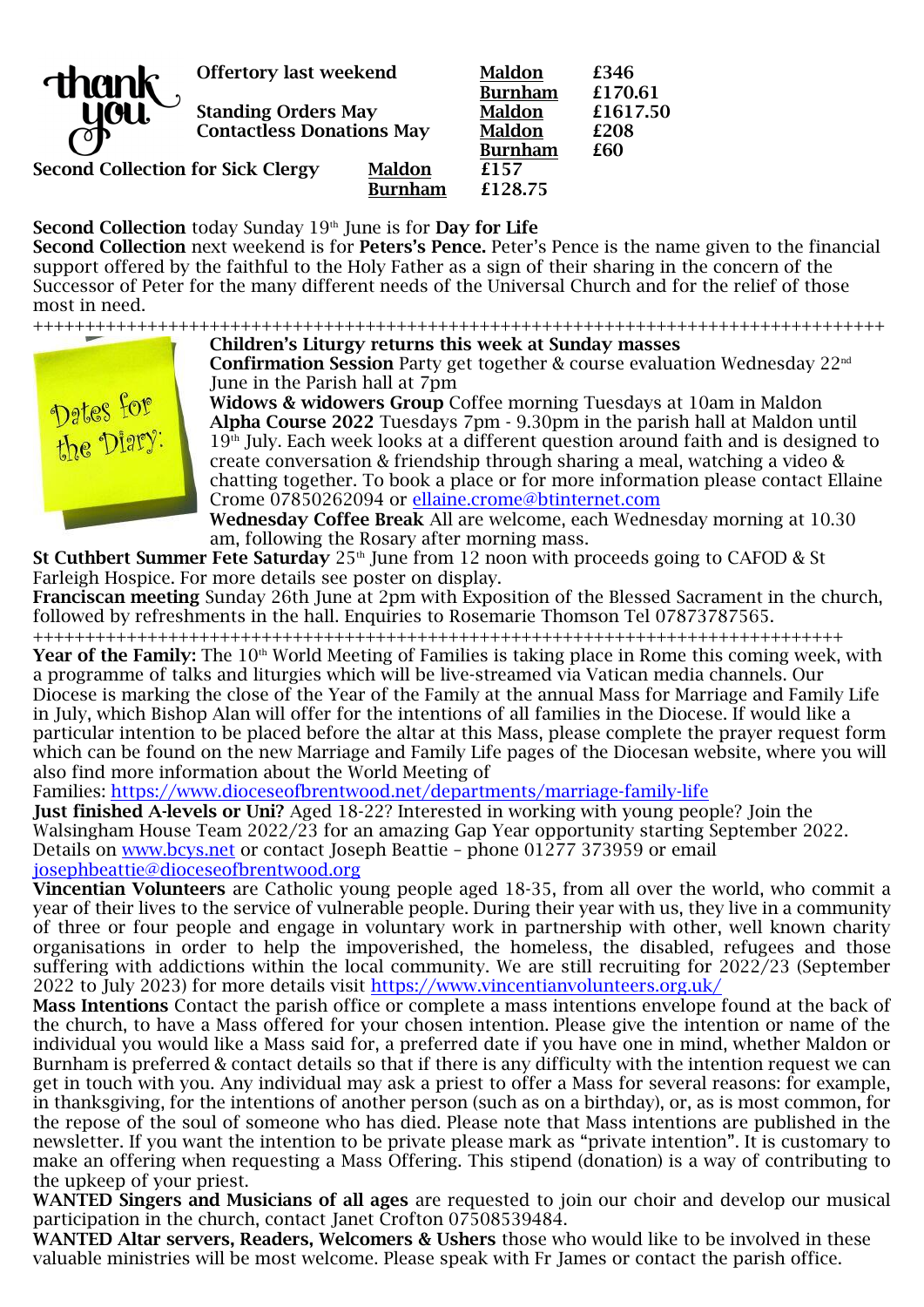**Maldon Food Pantry Donations** at Assumption of Our Lady, please find a blue collection box in the church porch for your donations**.** 

**Repository** A wide selection of **c**ards, gifts & religious items for all occasions can be found at the back of the church

**Baptisms** please speak with Fr. James or contact the office for an appointment.

**Home Visits** Please contact the parish office to arrange visits to the sick, communion & house blessings

**Broomfield Hospital Chaplain** Chaplains are available 24/7.

If you need a priest to visit a family member in Broomfield Hospital, please contact the Hospital Chaplaincy on 01245 515244 (24 hr answerphone) Email: [mse.broomfieldchaplains@nhs.net](mailto:mse.broomfieldchaplains@nhs.net)  If the need for a Chaplain is urgent contact the Hospital Switchboard on 01245 362000

and ask for the On Call Chaplain, stating the name of the patient and the ward they are on. **Email newsletter** If you wish to receive an email each week with a copy of the Parish Newsletter, please contact the parish office [maldon@dioceseofbrentwood.org](mailto:maldon@dioceseofbrentwood.org)

**Parish Register:** If you are new to the Parish or haven't got round to registering yet, please ask Fr James or the parish office for a Parish Registration Form as soon as possible. Forms can also be found in the church porch or downloaded from our website.

**Parish Office Hours** are Monday, Wednesday & Friday 10-2pm. Phone: 01621 852259 Email: [maldon@dioceseofbrentwood.org](mailto:maldon@dioceseofbrentwood.org)

**Offertory Donations** You are encouraged to consider donating through standing order; mandates are available in the church porch or through the office. Contactless options are possible through the parish website or by scanning QR donation codes displayed in church. Boost your donation by 25p of Gift Aid for every £1 you donate. Gift Aid can be applied to all of your donations, whether regular or occasional, and you can stop, start or vary what you pay whenever you decide. If you are a UK taxpayer, you are eligible to join the Gift Aid Scheme. Contact the parish office who can direct your enquiries.

## CHURCH DONATION OPTIONS

- **Standing Order or One-Off Payments** through your bank or alternatively contact the parish office who will send you a mandate to complete & return to your bank (not parish office) Please use the relevant reference Offertory Donation, mass stipend etc Account Name: Catholic Church Maldon Assumption of Our Lady Sort code 40-13-22 Account No:51020684 Account Name: Catholic Church Burnham on Crouch Saint Cuthbert Sort Code 40-13-22 Account No:11017713 • **Secure Online Donation** for each parish can be accessed either through the
- Parish website (using links below) or by scanning the QR codes displayed in church. Select the fund to which you wish to donate & choose from the options: General Offertory, Easter or Other (a small fee is charged to the parish for this service):

Maldon <https://stream.seccomgroup.com/donations/aolm> Burnham:<https://stream.seccomgroup.com/donations/dobsc>

- **Offertory Collection Church** The collection bags are passed around during the services for general offertory. If a second collection is advertised, a labelled basket can also be found in the porch**.**
- **Post** your donation or giftaid offertory envelope or mass intention through the presbytery door at 60A Victoria Road.

**Livestreaming:** All weekday & weekend Maldon masses are available to view through <https://www.churchservices.tv/maldon> or directly through the orange button on our website at [www.mandbcc.org.](http://www.mandbcc.org/) It is important to note that Sunday & Feast Day services are recorded and can be viewed online for up to 30 days before being deleted. However, exceptions may apply and recordings could last up to 90 days if required by the parish.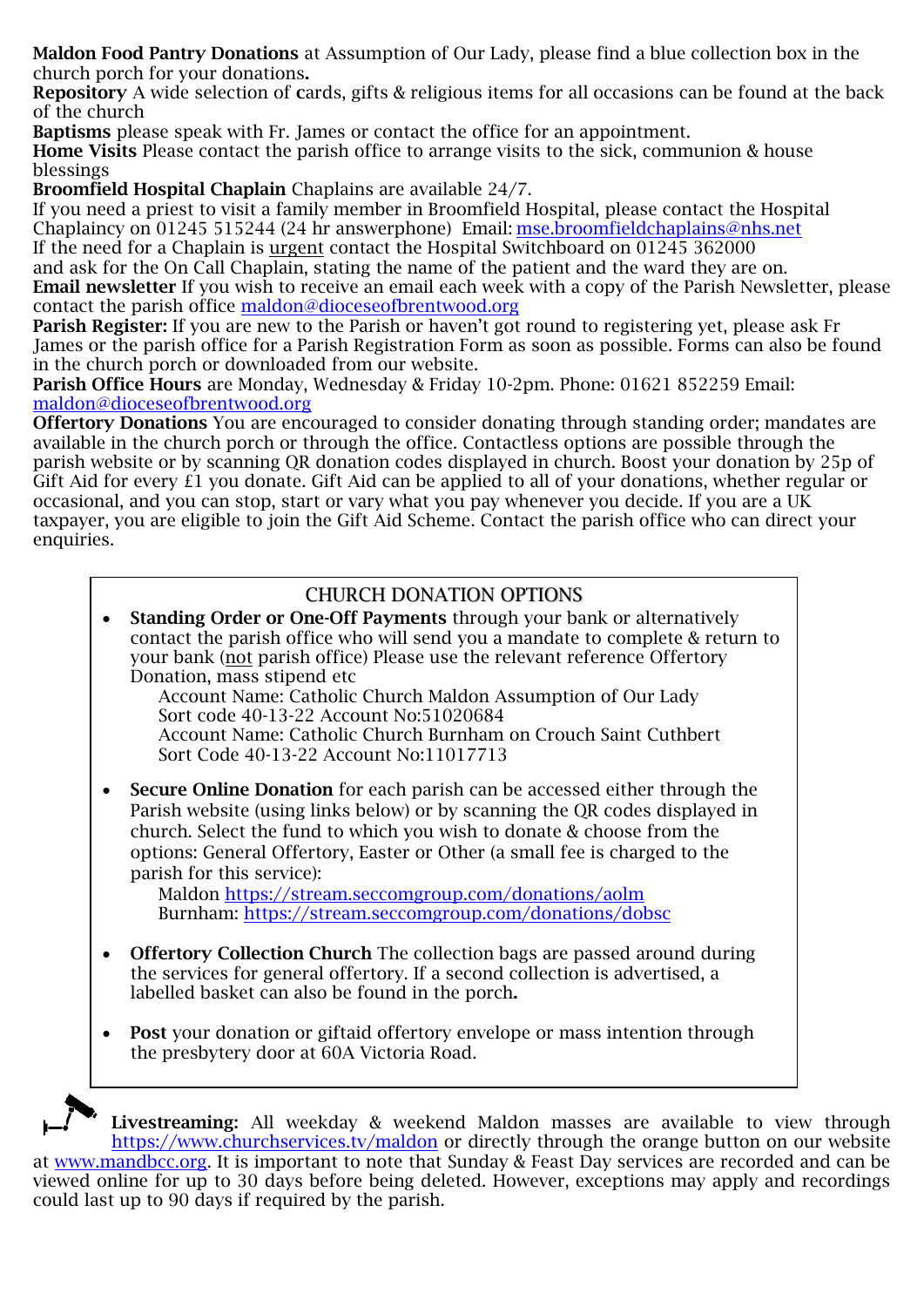**+++++++++++++++++++++++++++++++++++++++++++++++++++++++++++++++++** 

**The Passage - Secret Garden Party Thursday 7th July 2022 6-9pm**



For more details & tickets <https://passage.org.uk/get-involved/events/garden-party/>

**Poverty Challenge: See, Judge, Act** Following the pandemic, many households now also face new hardships as prices rise. Caritas Social Action Network (CSAN) the Catholic agency addressing poverty and injustice in England and Wales, has released a free new booklet to increase awareness of Catholic Social Teaching on poverty, and to inform local responses. Please take a moment to read & encourage groups & individuals to engage with it. Download from [www.csan.org.uk](http://www.csan.org.uk/)

**Caritas Diocese of Brentwood** is here in solidarity with the Ukrainian people. We have a regularly updated webpage dedicated to ways that people can help - through prayer, financial donations, and donations of food, medical supplies and clothing and all the information is at: *[www.caritasbrentwood.org/ukraine](http://www.caritasbrentwood.org/ukraine)*

**Pilgrimage to Lourdes**: Bishop Alan will lead the diocesan pilgrimage to Lourdes from 24 – 29 July; a time to pray at the Grotto of Our Lady and enjoy the opportunities of this experience. You can book now on-line: [www.tangney-tours.com/brentwood](http://www.tangney-tours.com/brentwood) For further information, please phone Cathy O'Connor, the Administrative Director: 01206 735623.

> Prayer for Vocations Lord Jesus Christ, You have chosen the Apostles and their successors, the Bishops and Priests of the Catholic Church, to preach the true faith throughout the whole world. We earnestly beseech You to choose from among us in this parish, Priests and Religious who will gladly spend their entire lives to make You better known and loved. Sacred Heart of Jesus have mercy on us. Immaculate Heart of Mary pray for us. St Joseph pray for us. St John Vianney pray for us.

**Spiritual Communion - Prayer of St Alphonsus** I believe that you are present in this Holy Sacrament of the altar. I love you above all things and I passionately desire to receive you into my soul. Since I cannot now receive you sacramentally, come spiritually into my soul so that I may unite myself wholly to you now and forever. Amen.

**Marriage and Family Life:** Marriage is not just a relationship but a vocation and a means of holiness. Please pray for married couples, those preparing for marriage (especially those who have had to defer weddings), and those who have been widowed especially in the past year. Brentwood Marriage and Family Life Facebook page (BrentwoodMandFL) includes interviews with couples from around the diocese. If you are experiencing difficulties in your marriage, or would like to deepen your